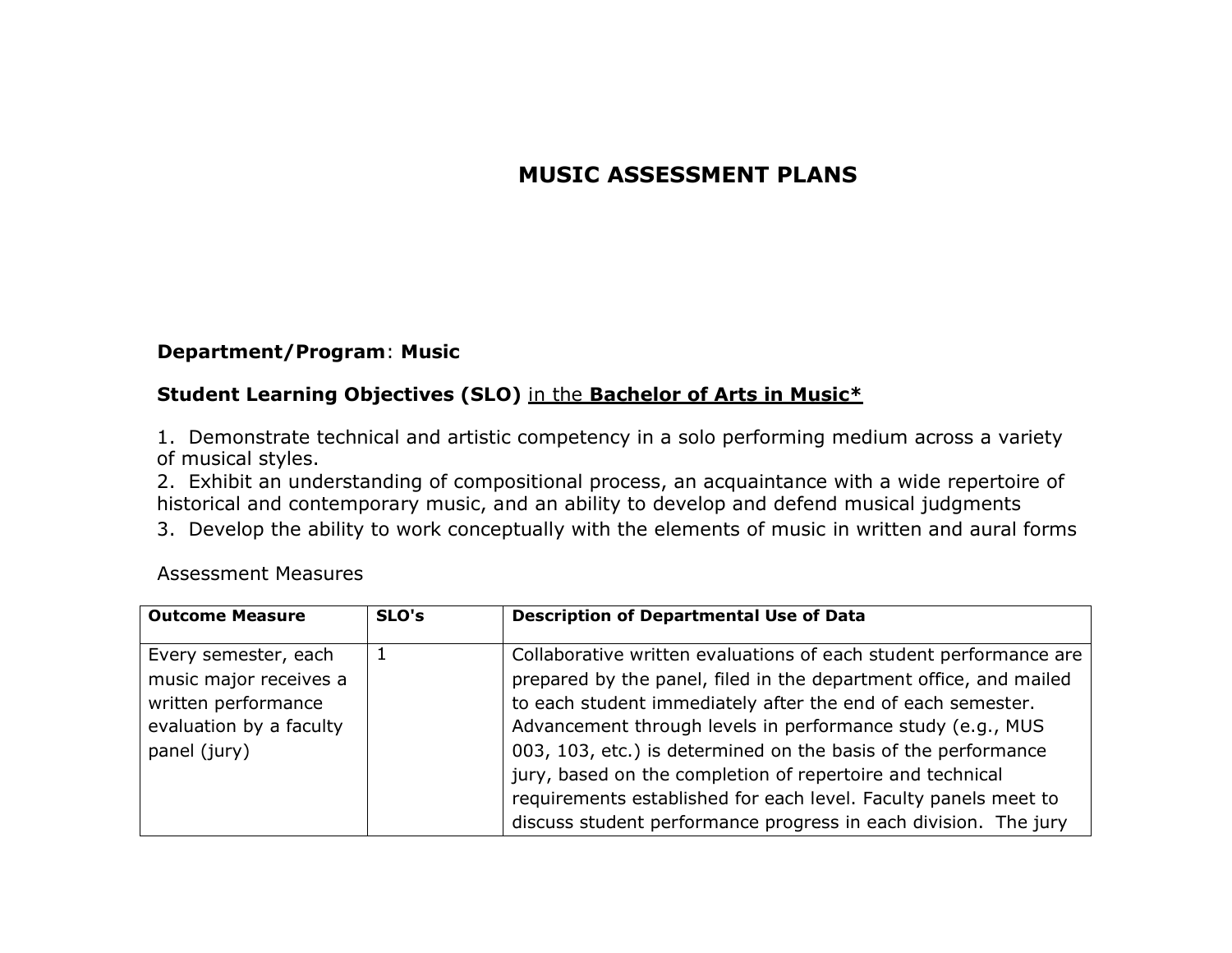|                                                                                                                                           |                        | examination form contains measurable rubrics which can be used<br>for long-term longitudinal data tracking.                                                                                                                                                                                                                                                                                                                                                                                                                           |
|-------------------------------------------------------------------------------------------------------------------------------------------|------------------------|---------------------------------------------------------------------------------------------------------------------------------------------------------------------------------------------------------------------------------------------------------------------------------------------------------------------------------------------------------------------------------------------------------------------------------------------------------------------------------------------------------------------------------------|
| Yearly, each music<br>major performs a solo<br>work on a public recital                                                                   | 1                      | Quality of student performances informs part of the larger<br>assessment picture that develops at the time of the Third<br>Semester Review (see below).                                                                                                                                                                                                                                                                                                                                                                               |
| After the first three<br>semesters of study in<br>the major, each music<br>major receives a<br>progress report (Third<br>Semester Review) | 1, 2, 3                | Data collected on each student include an individual's grades in<br>music core courses, progress toward completion of keyboard<br>proficiency and concert attendance, and jury and performance<br>history. These data are reviewed by a standing departmental<br>committee, which reports to the students, their advisors, and the<br>Chair of the Department of Music. The committee may<br>recommend policy changes or variances based on the findings.<br>Student deficiencies are handled through pro-active student<br>advising. |
| Final project in the<br>senior year (recital,<br>lecture, internship,<br>thesis, etc.) evaluated<br>externally or by a<br>faculty panel   | 2, 3, 8<br>sometimes 1 | Faculty and external evaluations of the projects are reported to<br>the departmental office, and further action can be taken by the<br>faculty at their annual May retreat.                                                                                                                                                                                                                                                                                                                                                           |
| Final exams for MUS<br>164, 110, 201, 210,<br>264, & 319; WID papers                                                                      | 2 & 3                  | Instructors for these courses report at the May faculty retreat on<br>strengths and weaknesses in student competencies as identified<br>on the final exams in music theory, musicianship, and music<br>history. Faculty action, curricular revisions, and teaching<br>modifications are developed as a result of these annual reports.                                                                                                                                                                                                |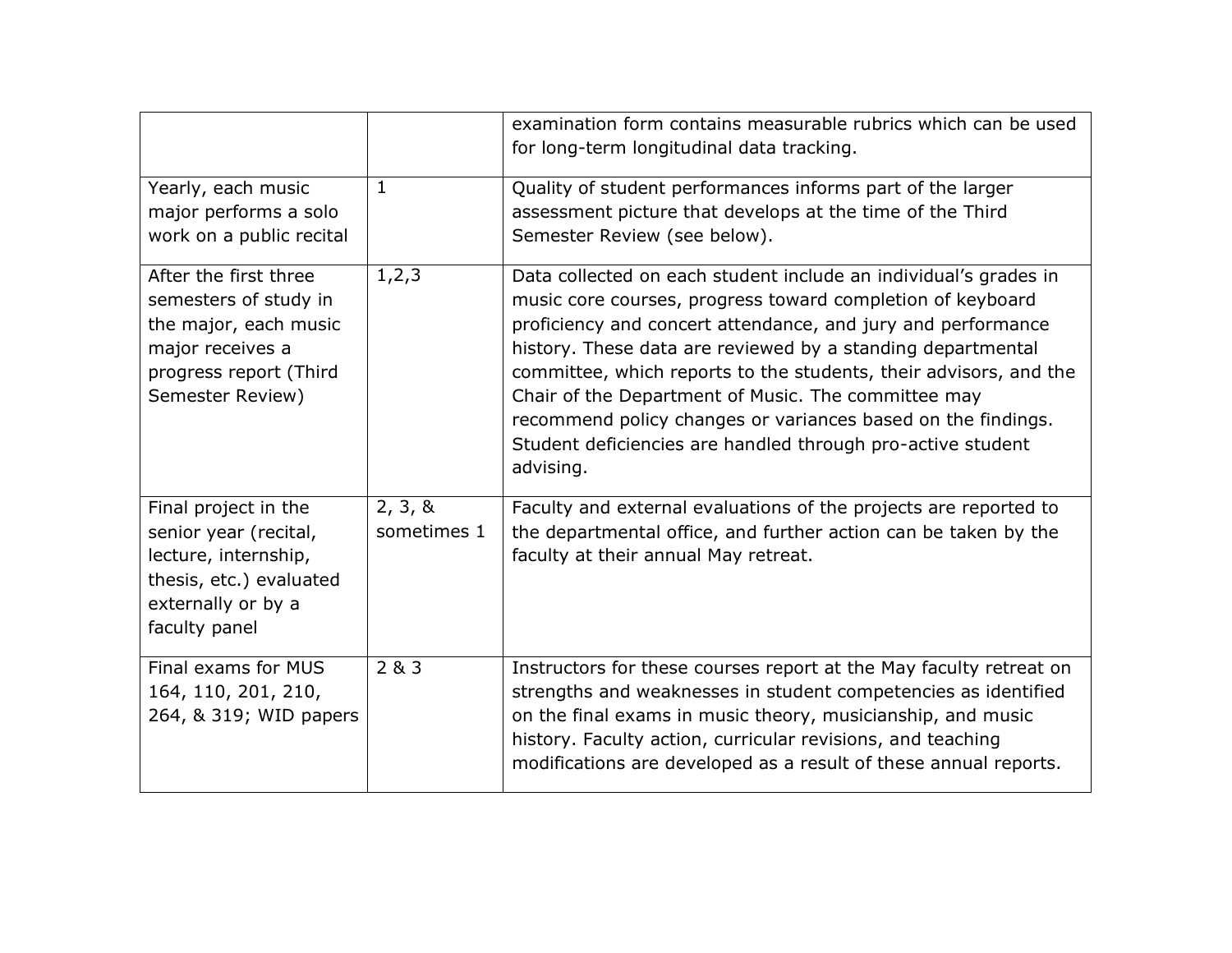1. **Results—**Review activities and findings by completing the Assessment Activities Table below. You can also provide a brief discussion afterward if you feel it would help the committee understand your assessment activities and findings during this cycle.

# **Assessment Activities Table**

| This year we assessed<br>$SLO(s)$ | using Outcome<br>Measure(s) (OMs).                                                                                    | <b>Findings:</b>                                                         | <b>Strategies for</b><br><b>Improvement</b> |
|-----------------------------------|-----------------------------------------------------------------------------------------------------------------------|--------------------------------------------------------------------------|---------------------------------------------|
| (list each SLO in its own row)    | (See Report Instructions for<br>description and example)                                                              | program-performance for<br>these SLOs, as indicated<br>by these OMs, is: | (in selected areas):                        |
|                                   |                                                                                                                       |                                                                          |                                             |
| SLO <sub>1</sub>                  | Direct OM(s): public<br>performances; juries;<br>capstone projects<br>Indirect OM(s): Third<br><b>Semester Review</b> |                                                                          |                                             |

Discussion (Optional):

- 2. What **revisions**, if any, to current SLOs and/or outcome measures did you make from previous plan?
- 3. **Plans** What learning objectives will you be assessing in the next cycle?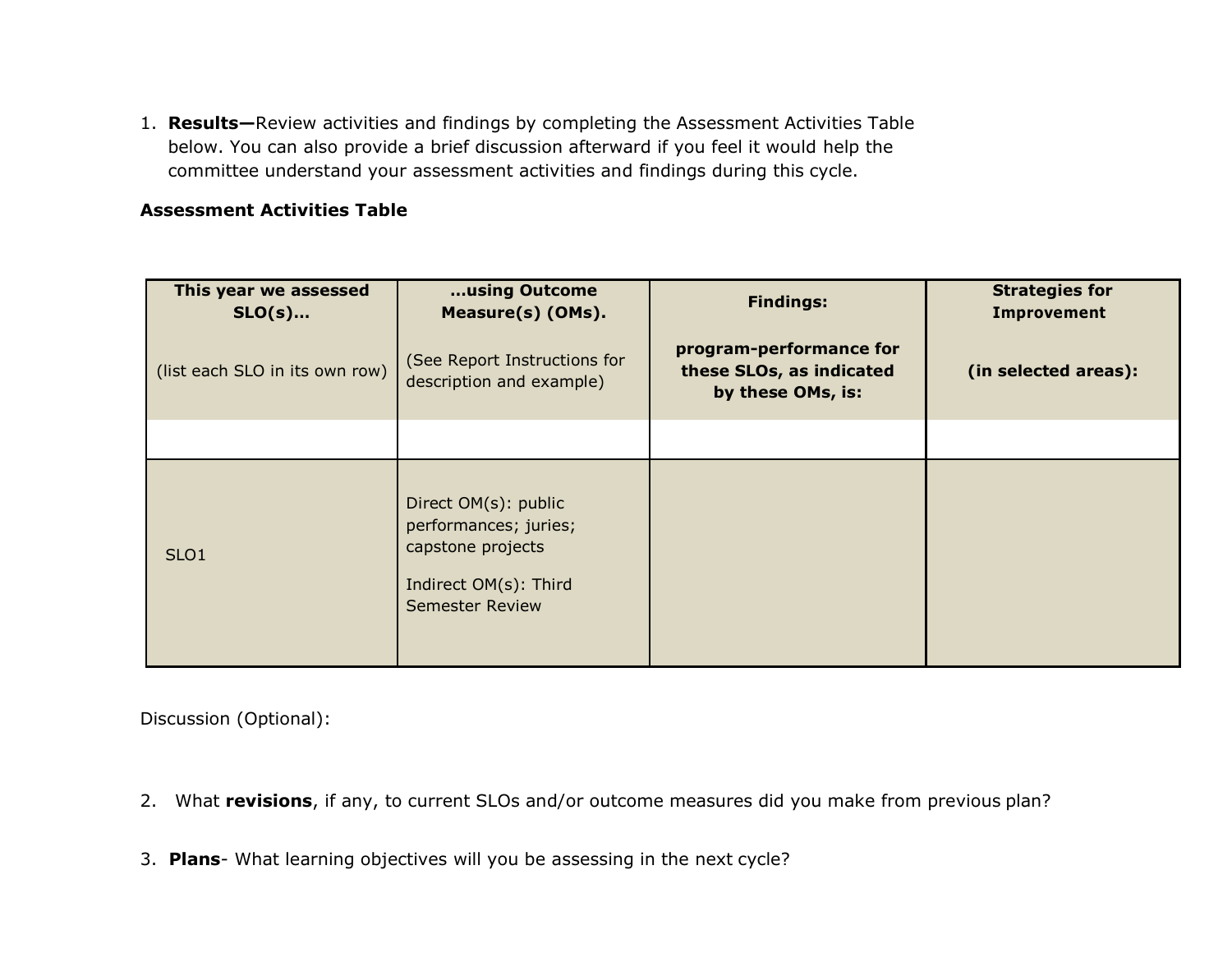# **Student Learning Objectives (SLO)** in the **Bachelor of Music\***

1. Acquire performance skills requisite for artistic self-expression across a variety of performance styles, and a rudimentary capacity to create derivative or original music both extemporaneously and in written form

2. Demonstrate knowledge and skills sufficient to work as a leader and in collaboration on matters of musical realization and interpretation

3. Exhibit an understanding of the theoretical, historical, and cultural traditions of music, and a competence in conducting inquiry in these fields

4. Solve musical problems by synthesizing capabilities in performance, analysis, composition, history, and technology

| <b>Outcome Measure</b>                                                                           | <b>SLOs</b> | <b>Description of Departmental Use of Data</b>                                                                                                                                                                                                                                                                                             |
|--------------------------------------------------------------------------------------------------|-------------|--------------------------------------------------------------------------------------------------------------------------------------------------------------------------------------------------------------------------------------------------------------------------------------------------------------------------------------------|
| Every semester, each<br>music major receives a<br>written performance<br>evaluation by a faculty |             | Collaborative written evaluations of each student performance are<br>prepared by the panel, filed in the department office, and mailed<br>to each student immediately after the end of each semester.<br>Advancement through levels in performance study (e.g., MUS 003,<br>103, etc.) is determined on the basis of the performance jury, |

#### Assessment Measures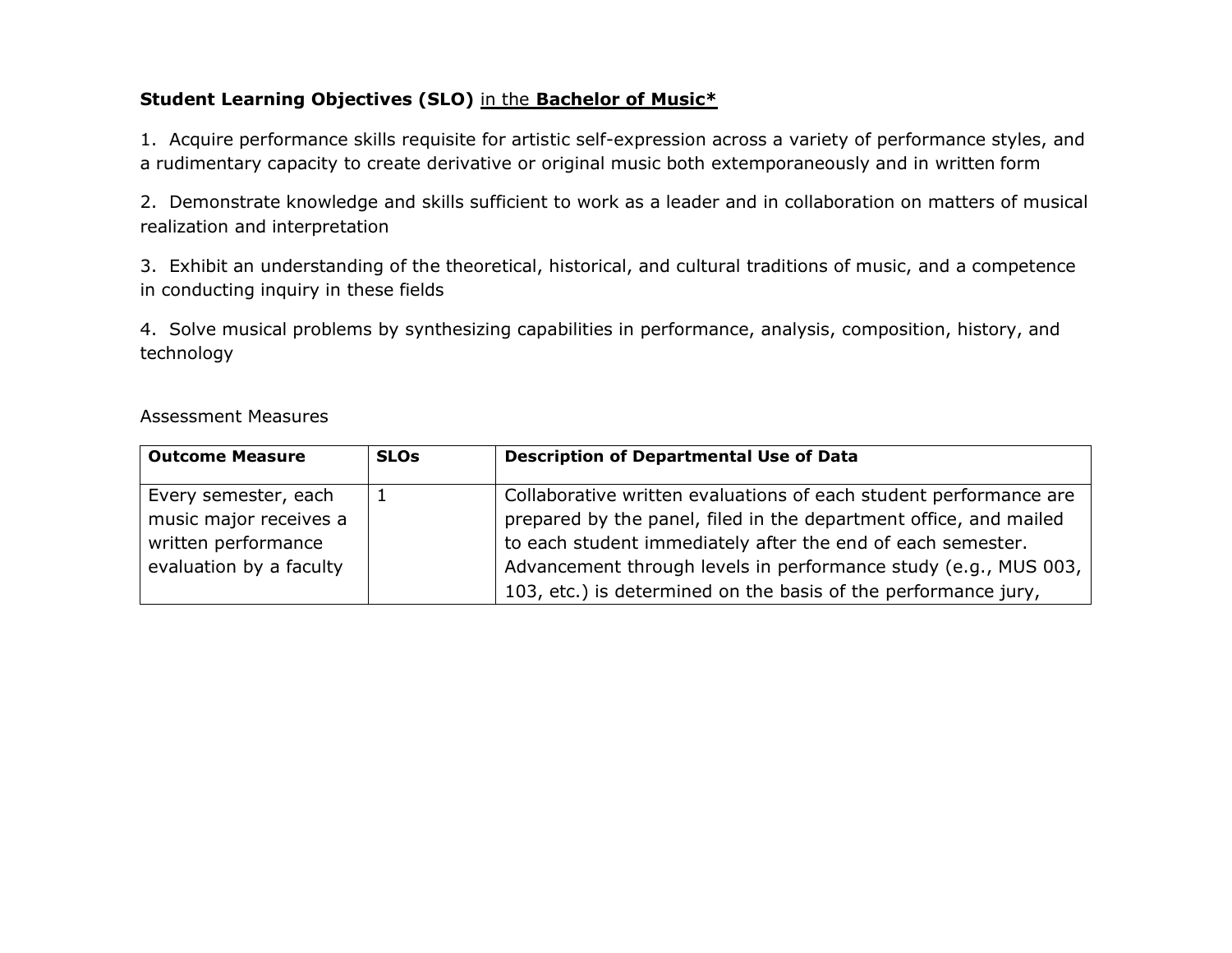| panel (jury)                                                                                                                              |         | based on the completion of repertoire and technical requirements<br>established for each level. Faculty panels meet to discuss student<br>performance progress in each division. The jury examination form<br>contains measurable rubrics which can be used for long-term<br>longitudinal data tracking.                                                                                                                                                                                                                              |
|-------------------------------------------------------------------------------------------------------------------------------------------|---------|---------------------------------------------------------------------------------------------------------------------------------------------------------------------------------------------------------------------------------------------------------------------------------------------------------------------------------------------------------------------------------------------------------------------------------------------------------------------------------------------------------------------------------------|
| Yearly, each music<br>major performs a solo<br>work on a public recital<br>(MV)                                                           | 1       | Quality of student performances informs part of the larger<br>assessment picture that develops at the time of the Third<br>Semester Review (see below).                                                                                                                                                                                                                                                                                                                                                                               |
| After the first three<br>semesters of study in<br>the major, each music<br>major receives a<br>progress report (Third<br>Semester Review) | 1, 2, 3 | Data collected on each student include an individual's grades in<br>music core courses, progress toward completion of keyboard<br>proficiency and concert attendance, and jury and performance<br>history. These data are reviewed by a standing departmental<br>committee, which reports to the students, their advisors, and the<br>Chair of the Department of Music. The committee may<br>recommend policy changes or variances based on the findings.<br>Student deficiencies are handled through pro-active student<br>advising. |
| Final projects (recital,<br>compositional portfolio)<br>evaluated by a faculty<br>panel                                                   | 1, 2, 4 | Faculty members prepare written evaluations of the final projects,<br>which are delivered to the student, the studio teacher and the<br>department office. Further appropriate action can be taken by the<br>faculty at their annual May retreat.                                                                                                                                                                                                                                                                                     |
| Final exams for MUS<br>210, 319, 401, 464;<br>WID papers                                                                                  | 3, 4    | Instructors for these courses report at the May faculty retreat on<br>strengths and weaknesses in student competencies as identified<br>on the final exams in music theory, musicianship, and music<br>history. Curricular revisions and teaching modifications may be                                                                                                                                                                                                                                                                |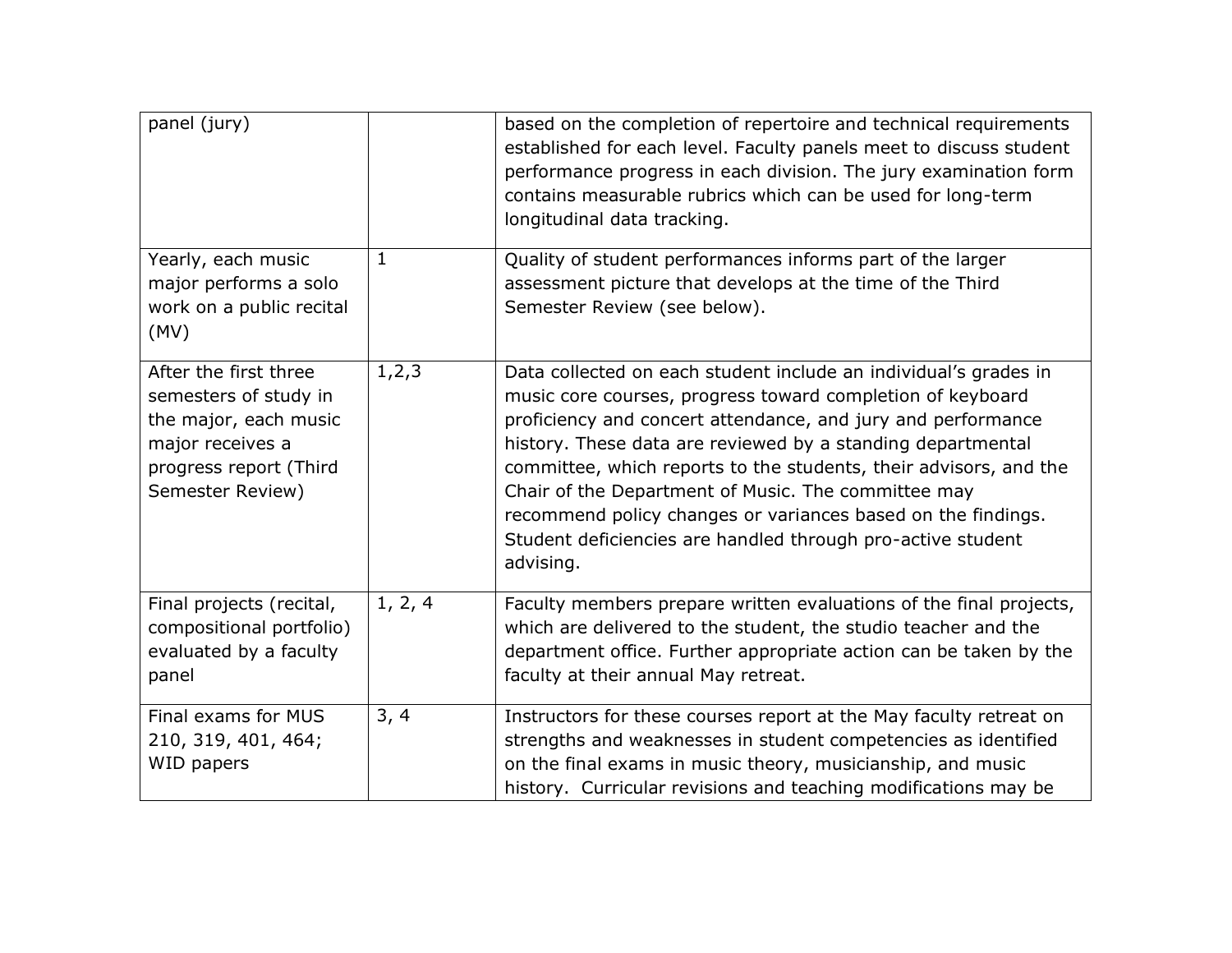|                                |     | developed as a result of these annual reports.                                                                                                                                                                                                             |
|--------------------------------|-----|------------------------------------------------------------------------------------------------------------------------------------------------------------------------------------------------------------------------------------------------------------|
| Graduate school<br>tracking    | All | Reports from VU grads in graduate programs and working in the<br>field identify areas for pedagogical improvement and curricular<br>revision                                                                                                               |
| Exit interviews for<br>seniors | All | Reports from graduating seniors identify areas for programmatic<br>development, pedagogical improvement, and curricular revision.<br>Interviews are conducted by the Chair, and a summary report is<br>given to the fulltime faculty at their May retreat. |

1. **Results—**Review activities and findings by completing the Assessment Activities Table below. You can also provide a brief discussion afterward if you feel it would help the committee understand your assessment activities and findings during this cycle.

#### **Assessment Activities Table**

| This year we assessed<br>$SLO(s)$ | using Outcome<br>Measure(s) (OMs).                                          | <b>Findings:</b>                                                         | <b>Strategies for</b><br><b>Improvement</b> |
|-----------------------------------|-----------------------------------------------------------------------------|--------------------------------------------------------------------------|---------------------------------------------|
| (list each SLO in its own row)    | (See Report Instructions for<br>description and example)                    | program-performance for<br>these SLOs, as indicated<br>by these OMs, is: | (in selected areas):                        |
| SLO <sub>1</sub>                  | Direct OM(s): juries; public<br>performances; junior and<br>senior recitals |                                                                          |                                             |
|                                   | Indirect OM(s): Third<br>Semester Review, graduate                          |                                                                          |                                             |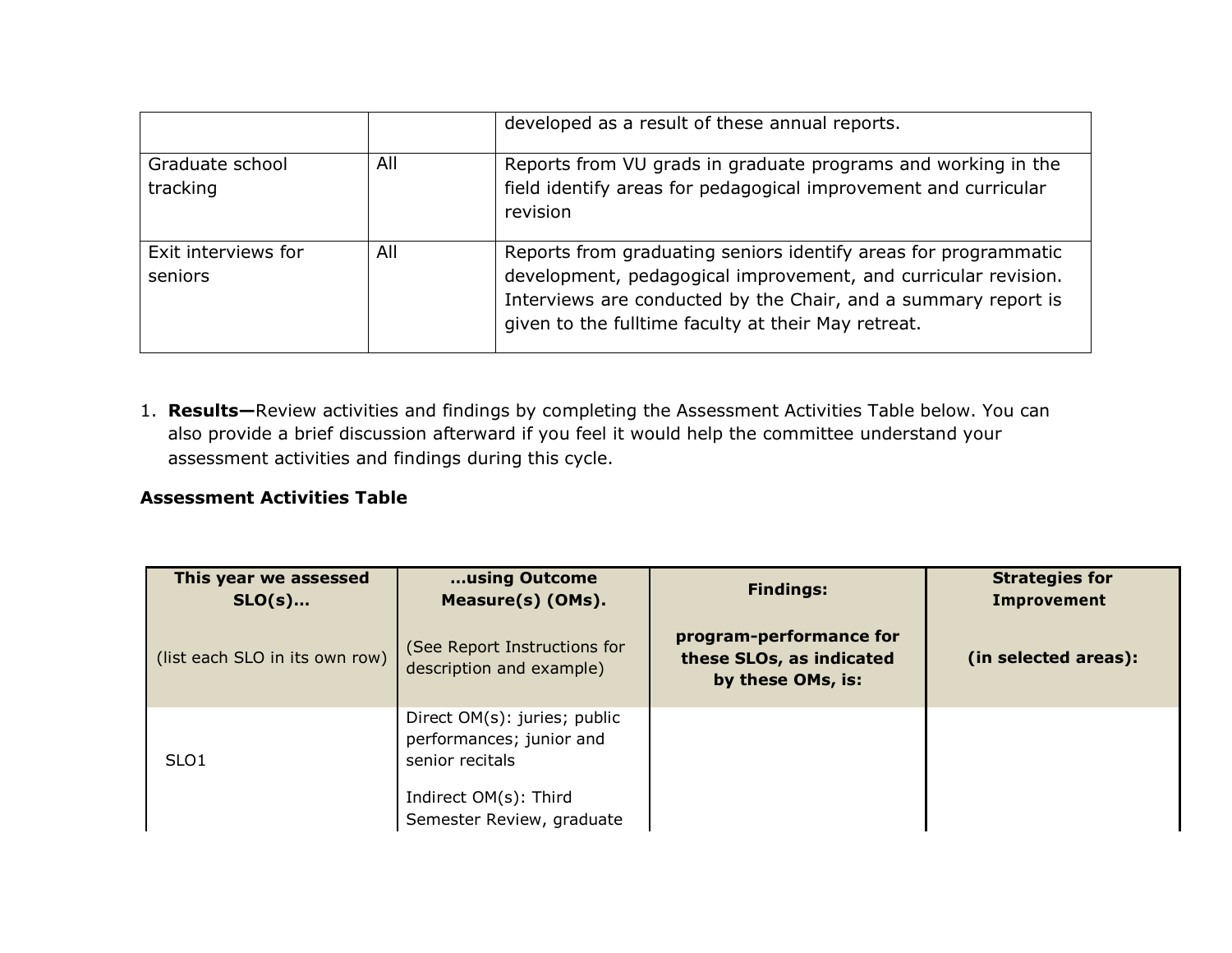|                  | school tracking                                                       |  |
|------------------|-----------------------------------------------------------------------|--|
|                  | Direct OM(s): final projects,<br>final exams                          |  |
| SLO <sub>2</sub> | Indirect OM(s): Third<br>Semester Review, graduate<br>school tracking |  |

# **Discussion (Optional):**

- 2. What **revisions**, if any, to current SLOs and/or outcome measures did you make from previous plan?
- 3. **Plans** What learning objectives will you be assessing in the next cycle?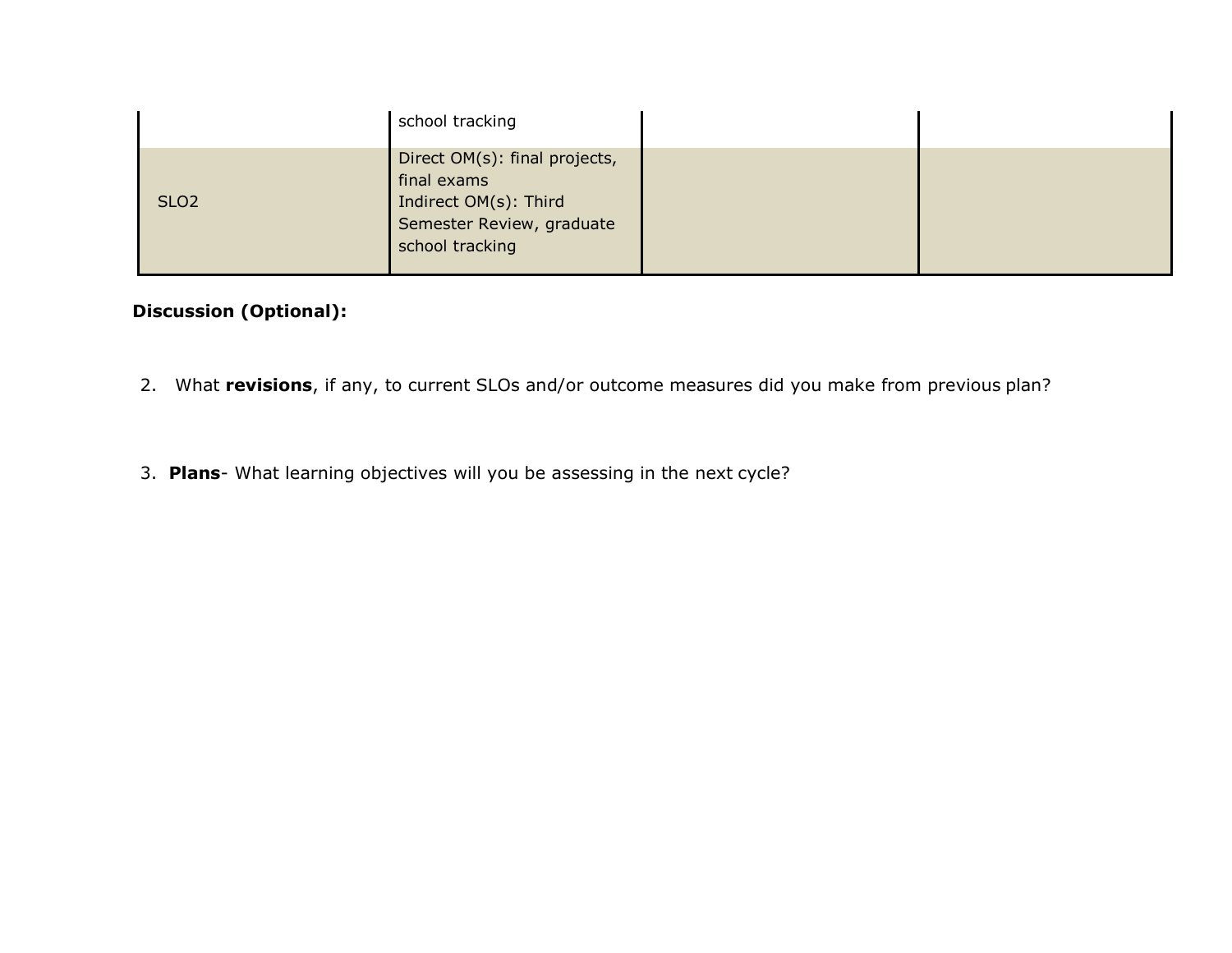### **Student Learning Objectives (SLO)** in the **Bachelor of Education in Music\***

- 1. Demonstrate technical and artistic competency in a solo performing medium across a variety of musical styles
- 2. Demonstrate knowledge and skills sufficient to work as a leader, and to be able to create accurate and expressive performances with various types of performing groups and in general classroom situations
- 3. Develop the ability to work conceptually with the elements of music in written and aural forms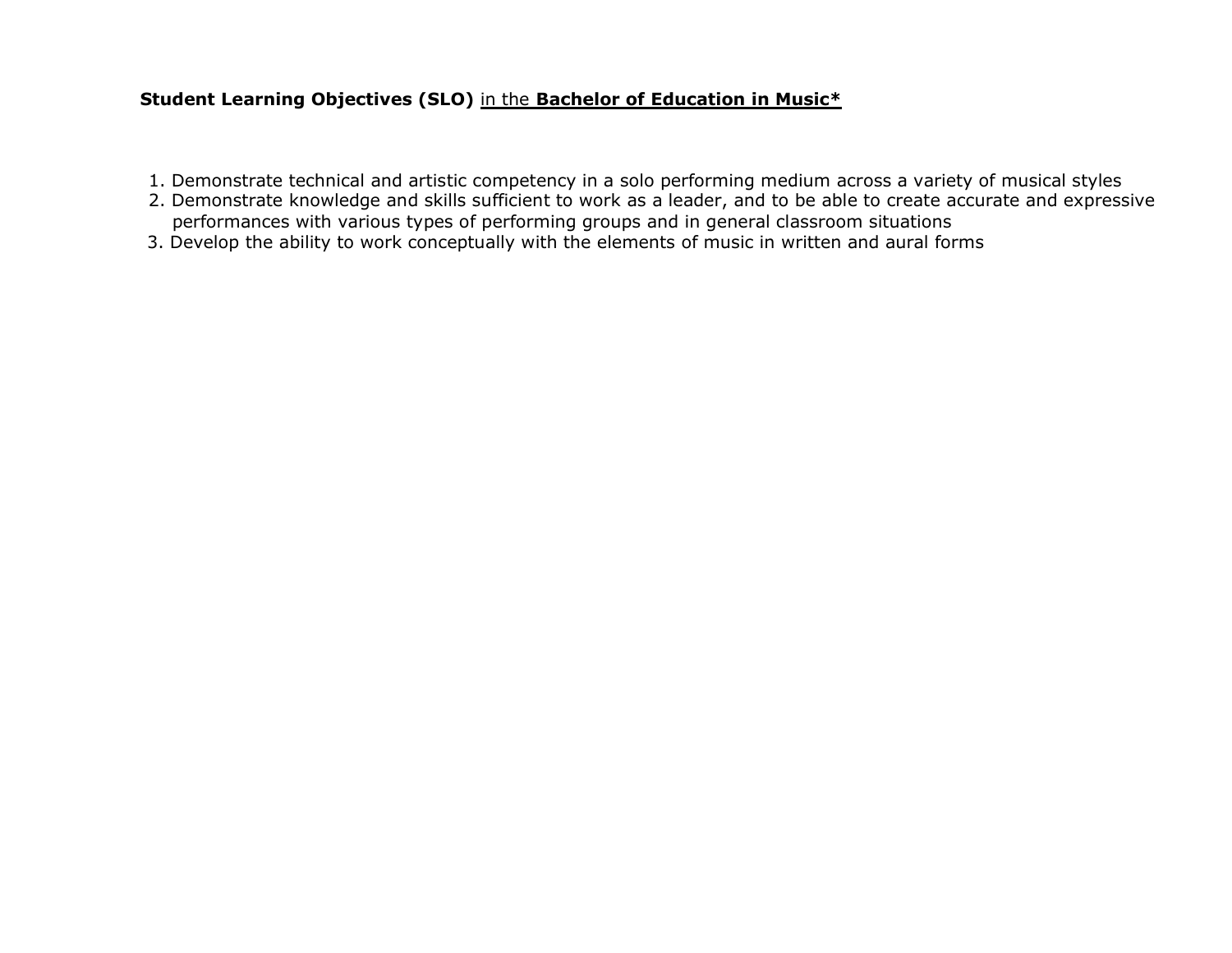- 4. Exhibit an understanding of the theoretical, historical, and cultural traditions of music, and a competence in conducting inquiry in these fields
- 5. Be able to lead students to competency, apply musical knowledge and skills in teaching, and integrate music instruction into the process of K-12 education
- 6. Develop evaluative techniques and the ability to apply them in assessing both the musical progress of students and the objectives and procedures of the curriculum

Assessment Measures

| <b>Outcome Measure</b>                                                                                           | <b>SLOs</b> | <b>Description of Departmental Use of Data</b>                                                                                                                                                                                                                                                                                                                                                                                                                                                                                                                                                                                                         |
|------------------------------------------------------------------------------------------------------------------|-------------|--------------------------------------------------------------------------------------------------------------------------------------------------------------------------------------------------------------------------------------------------------------------------------------------------------------------------------------------------------------------------------------------------------------------------------------------------------------------------------------------------------------------------------------------------------------------------------------------------------------------------------------------------------|
| Every semester, each<br>music major receives a<br>written performance<br>evaluation by a faculty<br>panel (jury) | 1           | Collaborative written evaluations of each student performance are<br>prepared by the panel, filed in the department office, and mailed<br>to each student immediately after the end of each semester.<br>Advancement through levels in performance study (e.g., MUS 003,<br>103, etc.) is determined on the basis of the performance jury,<br>based on the completion of repertoire and technical requirements<br>established for each level. Faculty panels meet to discuss student<br>performance progress in each division. The jury examination form<br>contains measurable rubrics which can be used for long-term<br>longitudinal data tracking. |
| Yearly, each music<br>major performs a solo<br>work on a public recital                                          | 1           | Quality of student performances informs part of the larger<br>assessment picture that develops at the time of the Third<br>Semester Review (see below).                                                                                                                                                                                                                                                                                                                                                                                                                                                                                                |
| After the first three<br>semesters of study in<br>the major, each music                                          | 1, 2, 3, 4  | Data collected on each student include an individual's grades in<br>music core courses, progress toward completion of keyboard<br>proficiency and concert attendance, and jury and performance                                                                                                                                                                                                                                                                                                                                                                                                                                                         |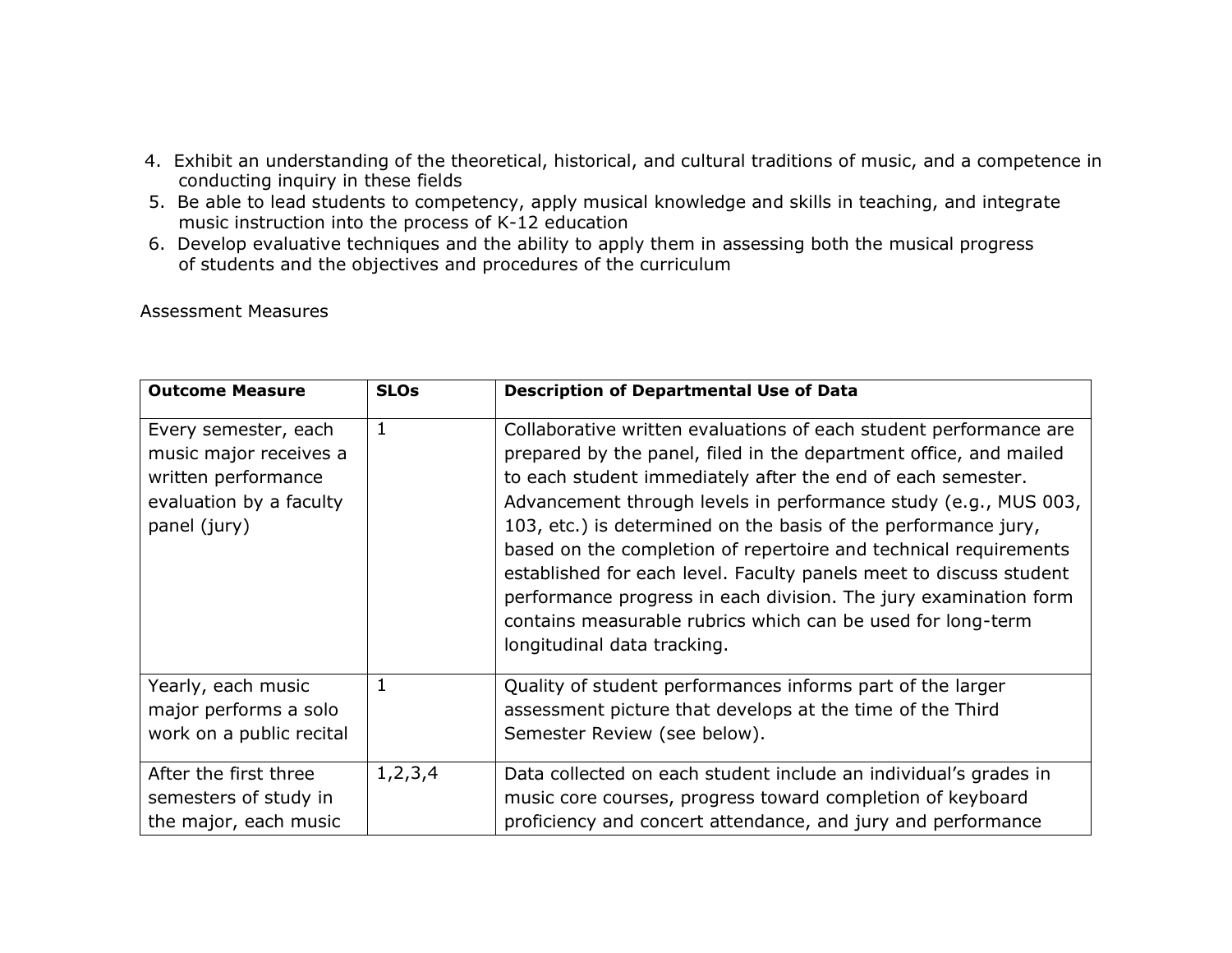| major receives a<br>progress report (Third<br>Semester Review)                                                 |            | history. These data are reviewed by a standing departmental<br>committee, which reports to the students, their advisors, and the<br>Chair of the Department of Music. The committee may<br>recommend policy changes or variances based on the findings.<br>Student deficiencies are handled through pro-active student<br>advising.                                                                                                                                                                                                                                                                                                                                                                                                   |
|----------------------------------------------------------------------------------------------------------------|------------|---------------------------------------------------------------------------------------------------------------------------------------------------------------------------------------------------------------------------------------------------------------------------------------------------------------------------------------------------------------------------------------------------------------------------------------------------------------------------------------------------------------------------------------------------------------------------------------------------------------------------------------------------------------------------------------------------------------------------------------|
| Student teaching<br>evaluations (conducted<br>by the supervising<br>teacher, Education and<br>Music faculties) | 2, 5, 8, 6 | Upon completion of student teaching, each student participates in<br>a final oral exam with two faculty members. The oral examination<br>includes presentation, defense and review of the student's<br>professional portfolio, which contains (among other things)<br>artifacts that demonstrate that the students know and are able<br>meet the standards required for the degree and for licensure. In<br>the year following graduation, the VU Education Department<br>contacts the administrators at the schools to help assess the<br>effectiveness of the VU teacher preparation program. The lead<br>faculty member in music education maintains contact with<br>graduates, and solicits recommendations for program revision. |
| Final exams for MUS<br>164, 110, 201, 210,<br>264 & 319; WID papers                                            | 3 & 4      | Instructors for these courses report at the May faculty retreat on<br>strengths and weaknesses in student competencies as identified<br>on the final exams in music theory, musicianship, and music<br>history. Curricular revisions and teaching modifications may be<br>developed as a result of these annual reports.                                                                                                                                                                                                                                                                                                                                                                                                              |
| Job placement tracking                                                                                         | All        | Data reviewed annually for action as above                                                                                                                                                                                                                                                                                                                                                                                                                                                                                                                                                                                                                                                                                            |
| Exit interviews for<br>seniors                                                                                 | All        | Reports from graduating seniors identify areas for programmatic<br>development, pedagogical improvement, and curricular revision.<br>Interviews are conducted by the Chair, and a summary report is                                                                                                                                                                                                                                                                                                                                                                                                                                                                                                                                   |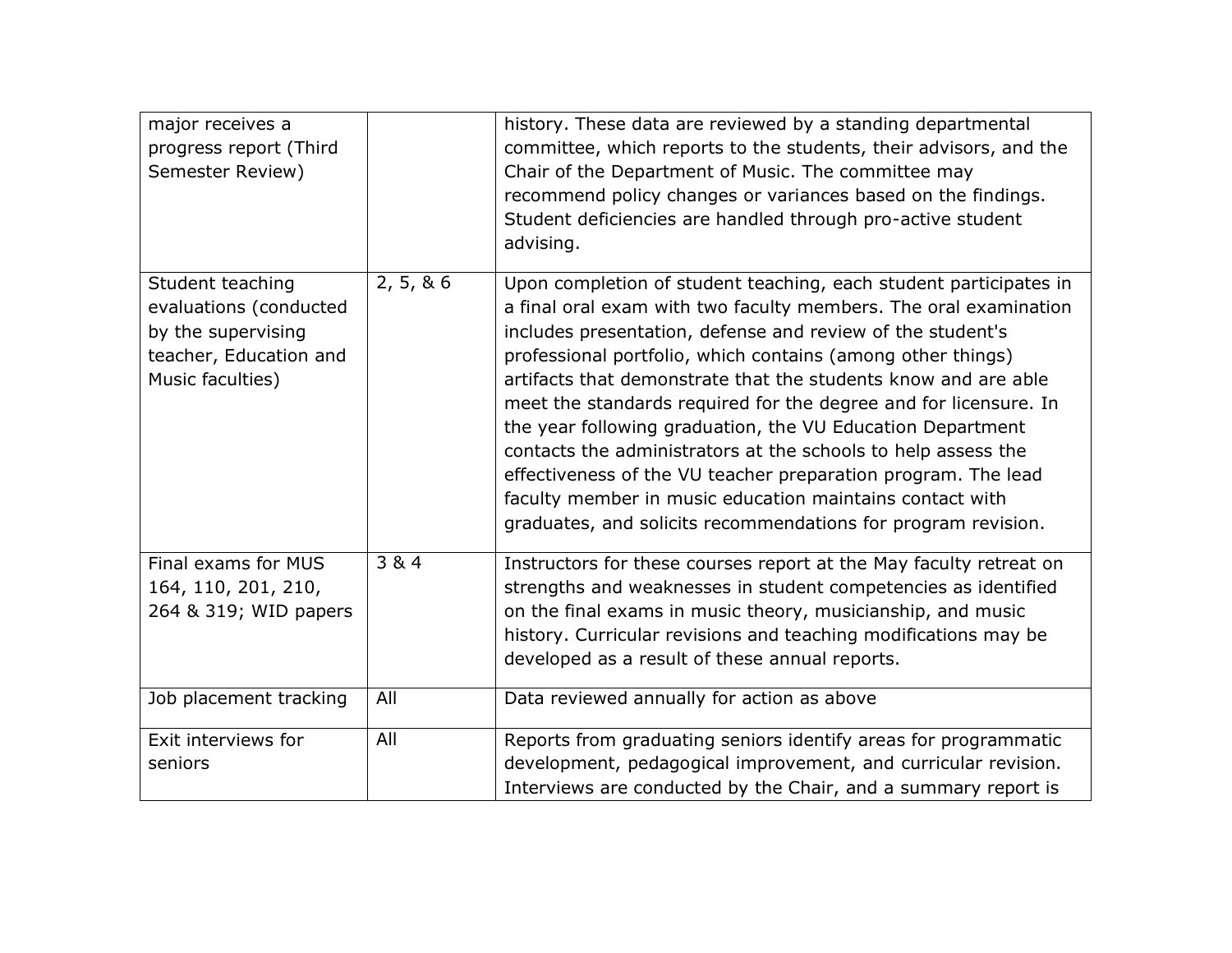|  | I given to the fulltime faculty at their May retreat. |
|--|-------------------------------------------------------|
|--|-------------------------------------------------------|

1. **Results—**Review activities and findings by completing the Assessment Activities Table below. You can also provide a brief discussion afterward if you feel it would help the committee understand your assessment activities and findings during this cycle.

#### **Assessment Activities Table**

| This year we assessed<br>$SLO(s)$ | using Outcome<br>Measure(s) (OMs).                                                                                                                   | <b>Findings:</b>                                                         | <b>Strategies for</b><br><b>Improvement</b> |
|-----------------------------------|------------------------------------------------------------------------------------------------------------------------------------------------------|--------------------------------------------------------------------------|---------------------------------------------|
| (list each SLO in its own row)    | (See Report Instructions for<br>description and example)                                                                                             | program-performance for<br>these SLOs, as indicated by<br>these OMs, is: | (in selected areas):                        |
|                                   |                                                                                                                                                      |                                                                          |                                             |
|                                   |                                                                                                                                                      |                                                                          |                                             |
| SLO <sub>1</sub>                  | Direct OM(s): juries; public<br>performances; junior and<br>senior recitals<br>Indirect OM(s): Third<br>Semester Review, graduate<br>school tracking |                                                                          |                                             |
| SLO <sub>2</sub>                  | Direct OM(s): final projects,<br>final exams<br>Indirect OM(s): Third<br>Semester Review, graduate<br>school tracking                                |                                                                          |                                             |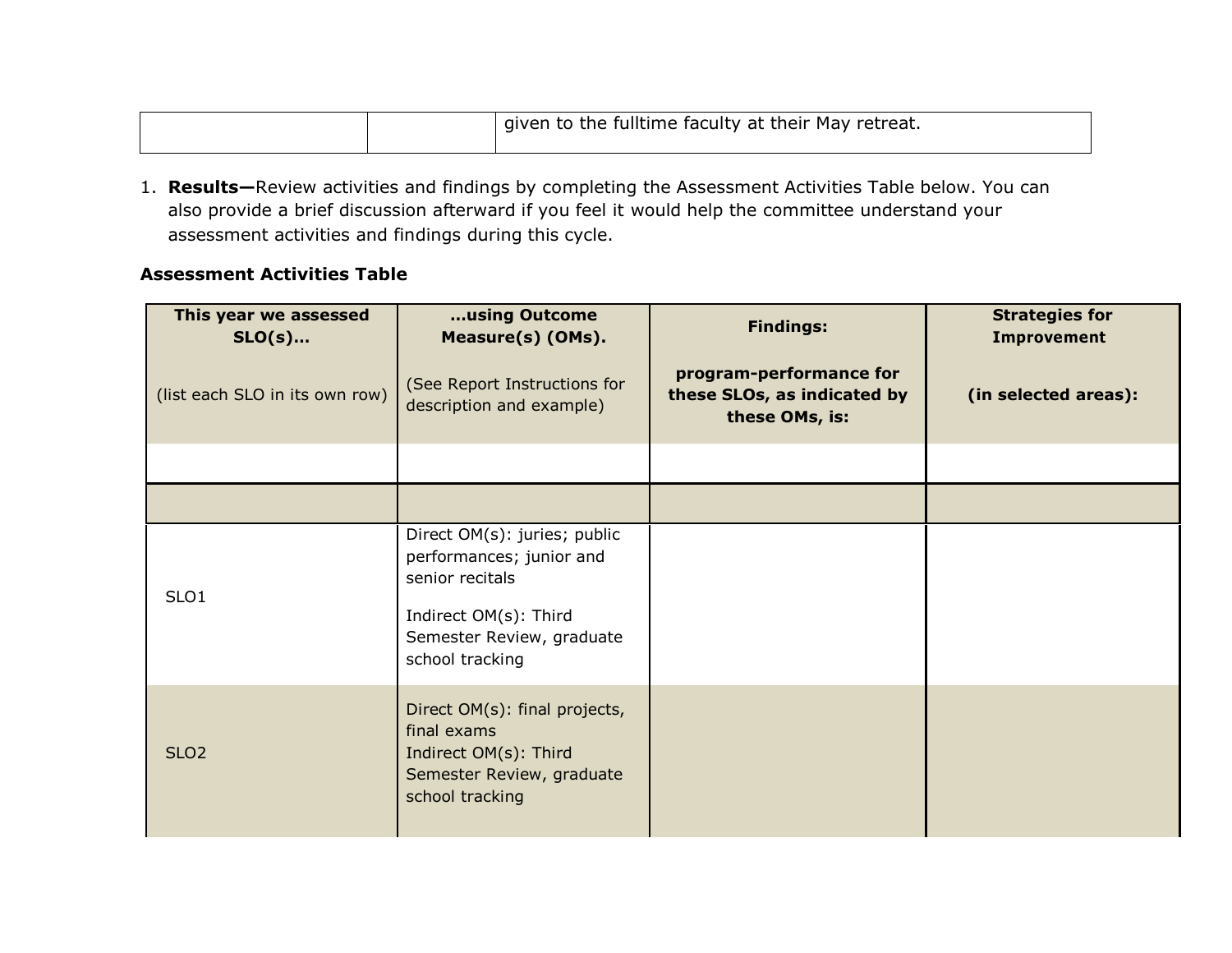# **Discussion (Optional):**

- 2. What **revisions**, if any, to current SLOs and/or outcome measures did you make from previous plan?
- 3. **Plans** What learning objectives will you be assessing in the next cycle?